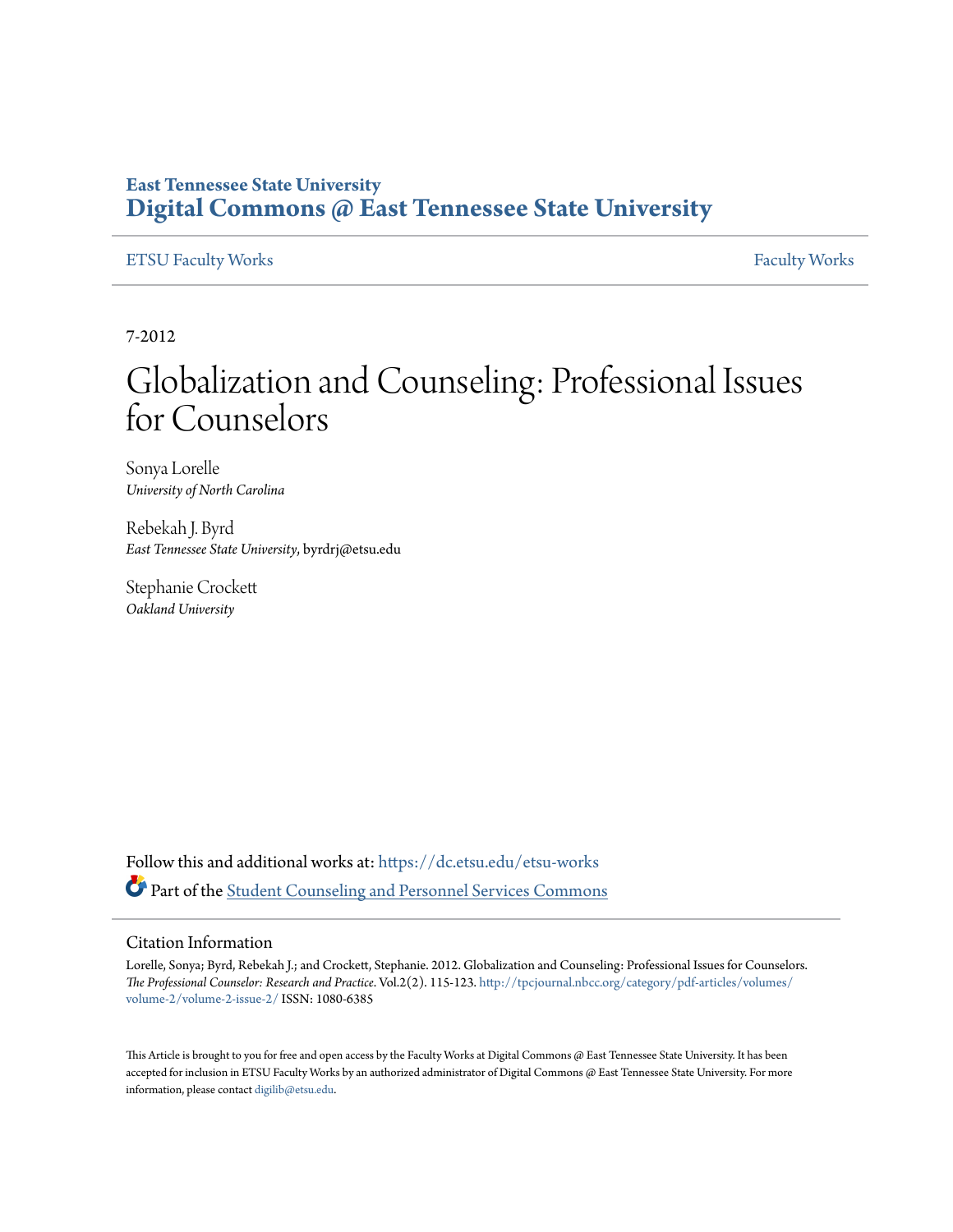### Globalization and Counseling: Professional Issues for Counselors

#### **Copyright Statement**

©National Board for Certified Counselors and Affiliates, Inc. (NBCC). This document was published with permission from the journal. It was originally published in the *[The Professional Counselor](http://tpcjournal.nbcc.org/category/pdf-articles/volumes/volume-2/volume-2-issue-2/).*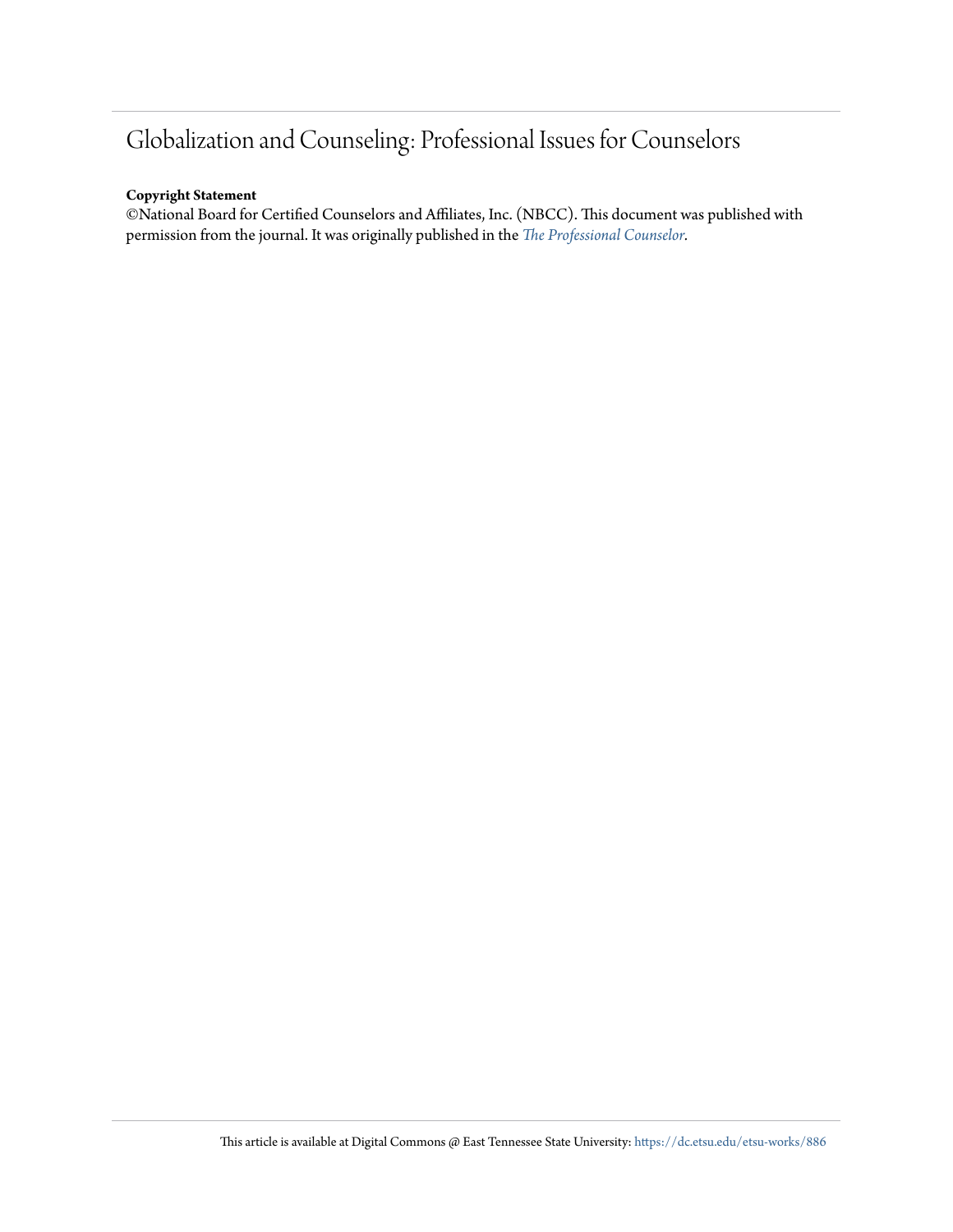# **Globalization and Counseling: Professional Issues for Counselors**



**Sonya Lorelle Rebekah Byrd Stephanie Crockett**

**Scholars have examined globalization for many years in terms of its impact on individuals, but it remains a concept not often discussed in the counseling literature. As counseling transforms from a Western-based practice to a global phenomenon, it is important to understand professional counseling within an international and multicultural context. In this article, the ways in which the process of globalization are currently impacting the field of counseling, implications and future research directions are examined. Global mental health and wellness, culture, and access and structural limitations are also presented.**

*Keywords:* globalization, international, multicultural, counselor education, professional counseling

 As our world becomes increasingly connected economically, politically, technologically, and culturally, counseling is transforming from a Western-based practice to a global phenomenon. The globalization of counseling has placed the field on the cusp of growth and innovation. Such changes involve not only a willingness to adapt and perhaps redefine current counseling theories, but to hold our most basic assumptions regarding the nature of human change so loosely that we are willing to let counseling develop and evolve indigenously in international communities. Accordingly, this article highlights the impact of globalization on the field of counseling, with particular attention given to the spread of Westernbased counseling practices to the international community. In order to do so, we begin by defining globalization and considering the progression of multicultural counseling toward a more global vision. We then examine the ways in which the process of globalization is currently impacting the field of counseling. Lastly, the implications for counseling as an increasingly global phenomenon and future research directions are considered.

#### **Globalization**

 Globalization can be referred to the "McDonaldization" or "Westernization" of the world. These terms imply that globalism entails an invasion of Western capitalism into undeveloped nations and suggests the idea that the world is becoming homogeneous. Modern scholars of globalization (Featherstone, 1996; Tomlinson, 1999), however, point out that such oversimplifications only describe one aspect of globalism, and note that globalization is better defined by a series of interactions between nations than by a unidirectional Western conquest. Accordingly, we define globalization in this article as a continual process of interaction and integration among national economies, societies and cultures (Rothenberg, 2003).

 There is a dynamic interplay between both global and local economies, politics, technologies and cultures in which local communities do not passively give way to outside influences, but rather actively react to the process by absorbing, assimilating, and/or resisting the worldviews, products and politics introduced by the West (Featherstone, 1996). This global-local relationship transforms the local lived experiences of the individuals and has increasing global consequences (Tomlinson, 1999).

 Scholars in the counseling field have already increased their understanding of the process by which individuals in minority groups adapt to dominate cultural norms. Traditionally, it was assumed that acculturation was a one-dimensional process in which individuals demonstrated increasing adherence to the dominant culture and a lessening of adherence to the minority orientation. More recently, scholars understand this process to be multidimensional, involving both

**Sonya Lorelle, NCC, is an Adjunct Professor at the University of North Carolina at Charlotte. Rebekah Byrd is an Assistant Professor at East Tennessee State University. Stephanie Crockett is an Assistant Professor at Oakland University. Correspondence can be addressed to Sonya Lorelle, Department of Counseling, University of North Carolina at Charlotte, 9201 University City Blvd., Charlotte, NC 28223, sonyalorelle@hotmail.com.**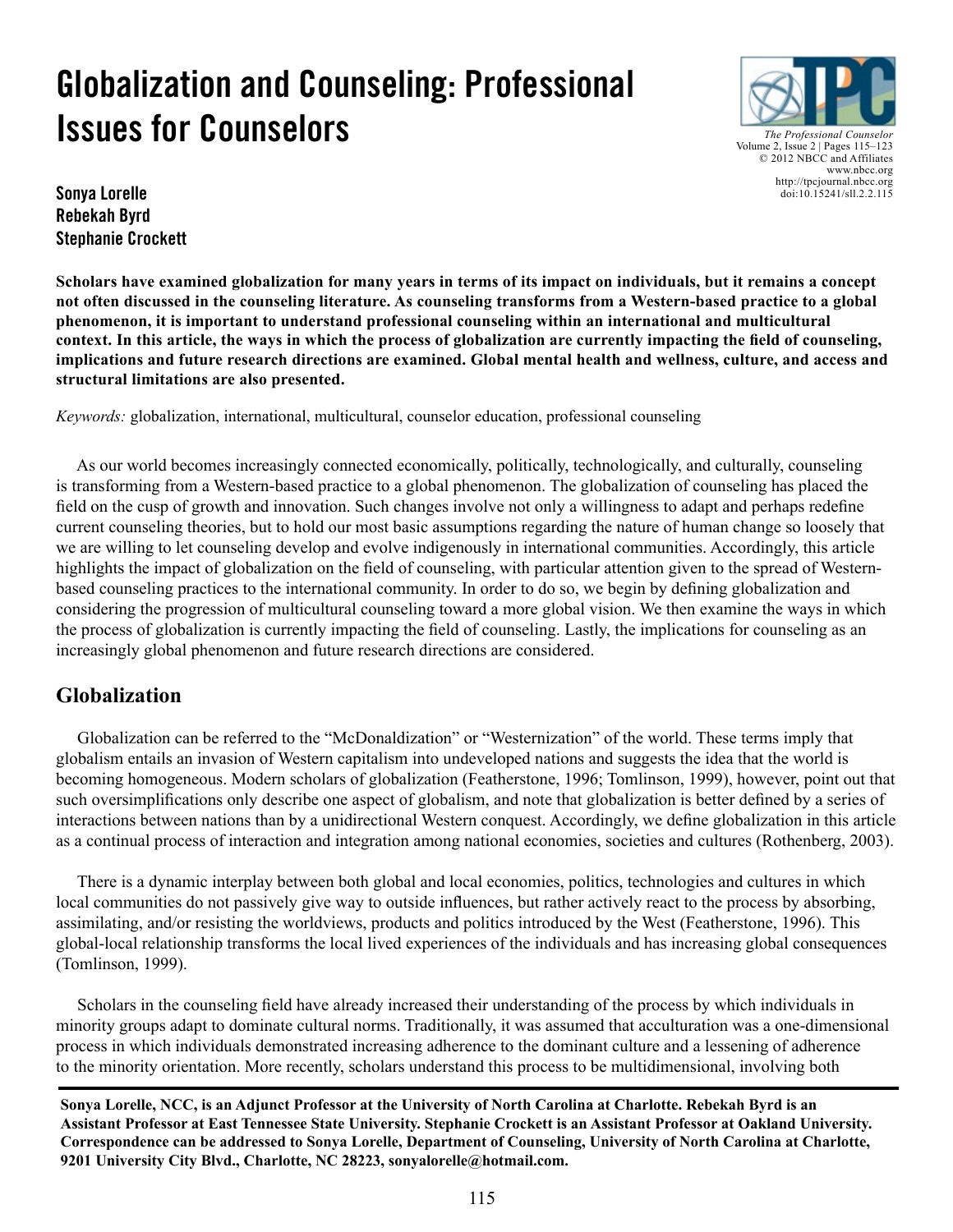acculturation and enculturation (Kim & Abreu, 2001).

 Similar to modern theories of globalization, counselors are increasingly aware of the dynamic interplay that exists between dominant and individual culture. In this manner, as the counseling profession is introduced and developed in international communities, not only will local communities and individuals living in those communities be transformed, but the practice of traditional, Western counseling may be fundamentally redefined as locals actively react and adapt to the practice. Individual views and experiences of globalization are contingent upon social location and personal experiences (Featherstone 1996; Tomlinson, 1999). In considering the globalization of counseling, the application of this assumption implies that each local community and individual assigns personal meaning and reacts differently to the experience of counseling. As a result, counseling and the implementation of counseling services in non-U.S. cultures differs significantly from country to country and community to community, with each model being a valid and effective method of helping individuals within a given social context.

#### **Cultural Diversity and Counseling Beyond U.S. Borders**

 For nearly half a century, the field of counseling has gained improved awareness and understanding of the cultural differences that exist within the U.S. Counselors have specifically focused on understanding the cultural dynamics that occur on a micro level, between the counselor and an individual client or small group of clients, in order to improve the provision of services in the U.S. As counselors became increasingly alert to and accepting of the cultural similarities and differences between racial/ethnic groups, Pedersen (1991) heralded multiculturalism as counseling's "fourth force" (p. 93), as it became a "hot" topic in the profession.

 In recent years the field has begun to expand counseling beyond U.S. borders to a world that is increasingly interconnected and interdependent. This "fifth force" in counseling has been gaining speed over the past decade as many countries throughout the world express an interest in promoting the mental health of their citizens (Hohenshil, 2010). Efforts to assist the development of counseling internationally have been facilitated through the work and leadership of the U.S. counseling profession. One such effort includes the creation of NBCC International (NBCC-I), a division of the National Board for Certified Counselors (NBCC). NBCC-I was created in 2003 to promote the counseling profession on a global scale (NBCC-I, 2012). According to the NBCC website, the organization looks to "spread the availability of competent, reliable professional services to any part of the world that indicates an interest in acquiring them, . . .with utmost care and respect for the social, cultural, political, and economic realities of the various areas where [they] are invited" (Clawson, 2011, para. 2).

 The winter 2010 issue of *The Journal of Counseling and Development* (JCD) highlighted the globalization of counseling in a special section devoted to describing development and future of counseling in eight countries (China, Botswana, Lebanon, Malaysia, Romania, Italy, Mexico, and Denmark). For the majority of countries detailed in the special section, counseling began through the need for career guidance in public school systems. Some countries had witnessed the expansion of counseling services into local communities (See & Ng, 2010; Stockton, Nitza, & Bhusumane, 2010), while others indicated the need to extend affordable counseling services beyond educational settings (Ayyash-Abdo, Alamuddin, & Mukallid, 2010). Most countries experienced a shortage of quality counselor training programs as the need for practicing counselors grew more quickly than the development of training programs. Regarding the future of counseling in these countries, most expressed that the need for counseling services would continue to grow, but expressed the need for systematic, quality counselor training programs as well as the development of national counseling associations, counselor training standards, and a credentialing mechanism (Ayyash-Abdo, Alamuddin, Mukallid, Remley, Bacchini, & Krieg, 2010; See & Ng, 2010; Stockton, Nitza, & Bhusumane, 2010).

 The efforts of the counseling profession regarding multicultural competence provides the field with a solid foundation for the implementation of counseling on a global scale; however, counselors must remain alert to the broader implications that stem from promoting counseling to diverse individuals on a macro level. While the current literature acknowledges what countries need in order to incorporate counseling, it remains important to consider the impact of globalization and how the counseling profession may need to adapt to meet the needs of the local communities. The application of U.S. counseling theories and techniques, multicultural counseling included, is doubtfully sufficient to ensure the efficacy of international counseling. Instead, counselors will have to move beyond a national multicultural perspective toward a global vision for the field.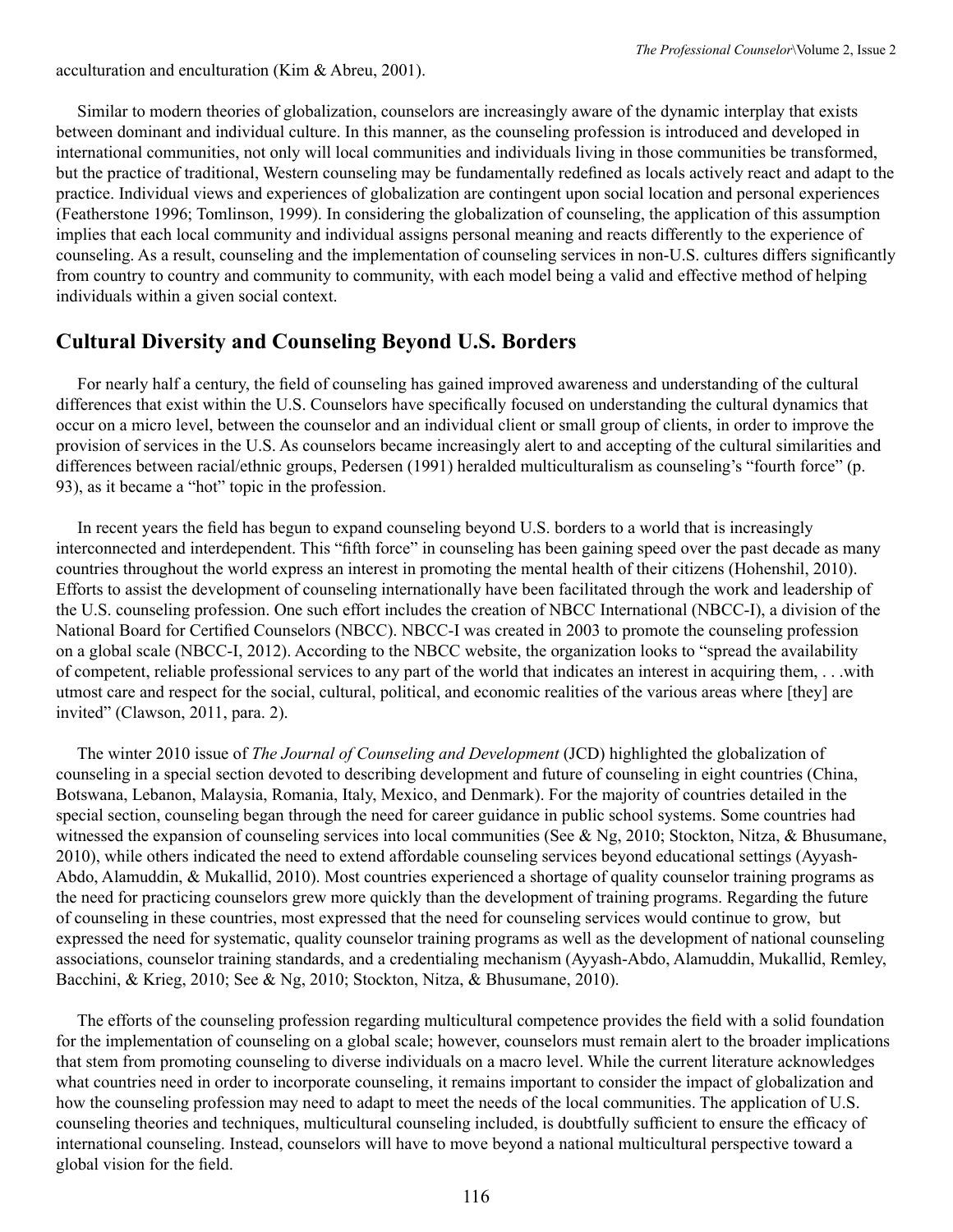#### **Impact of Globalization on Counseling**

 Heppner (1997) suggested that counseling "can play an important role in building a global village that helps people improve their well-being, alleviate distress and maladjustment, resolve crises, modify maladaptive environments, and increase their ability to live more highly functioning lives" (p.7). While we recognized the importance of considering cross-cultural understanding as counselors take on an international role, we must continuously ask who will define *more highly functioning*. Leung (2003) acknowledged the ethnocentric bias of Euro-American assumptions inherent in traditional counseling theories. For example, regarding attachment theory, You and Malley-Morrison (2000) confirmed the traditional definition of healthy attachment did not transfer to Asian cultures. The researchers found Korean students to score higher on the preoccupied attachment compared to American students. With an ethnocentric view, counselors might mistakenly believe they should promote the "higher functioning" secure attachment style; however, in Asian collectivistic cultures where there is greater value placed on others than the self, attachment styles present differently due to different interpretations and meanings associated with parent-child interactions (Rothbaum, Rosen, Ujie, & Uchida, 2002; You & Malley-Morrison, 2000).

 It also is important to understand how globalization can impact the counseling field at the macro level as well as at the micro level where individuals are affected in ways that are relevant to counselors. In the following section, we examine three ways in which globalization may have an impact on the counseling field and on the people living in international communities. First, we will explore how globalization impacts the transfer of Western values transnationally; which in turn influences the local cultures' ideas and experiences of mental health and wellness. Second, we will consider the commoditization of the helping relationship and how it translates internationally. Finally, through the globalization lens, we consider the issues with access and the structural limitations of international counseling.

#### **Global Mental Health and Wellness**

 Early studies suggested that mental health services which were rooted in White middle-class value systems led to the misdiagnosis of racial/ethnic minorities (Adebimpe, 1981; Mukherjee, Shukla, & Woodle, 1983), decreased quality of care for racial/ethnic minorities (Ridley, 1989; Sattler, 1977; Sue 1977), and higher rates of premature termination among racial/ethnic minority clients (Ridley, 1989; Romero, 1985; Sue 1977; Yamamoto, James, Bloombaum, & Hattem, 1976). Given these documented dangers of ethnocentrism within U.S. borders, and because the local is transformed by the global in the process of globalization (Tomlinson, 1999), it is important to examine how the Western ideas of mental health and illness impact local-international communities.

 There are several ways in which the local is transformed by the global regarding the mental health and wellness of individuals in international communities. First, the spread of Western notions of mental health can change how symptoms are conceptualized and manifested in local-international communities. Watters (2010) examined how the U.S.'s influence over the rest of the world does not simply impact the economic realms of individuals' lives, but he also explored how the mental illness landscape of the world is changing as well to reflect Western ideas. For example, he interviewed Dr. Sing Lee, a Chinese eating disorder researcher, who explained that prior to the early 1990's the local version of anorexia nervosa in Hong Kong presented differently in clients than those from the Western version. He called the local version nonfat phobic anorexia because the girls who exhibited the symptom of restricted eating did not also express the symptom of fear of being overweight, like the Western version of the disorder required. However, between 1998 and 2007 there was a significant increase in the number of cases that conformed to the traditionally Western fat phobic version of the disorder compared to the previous decade (Lee, Ng, Kwok, & Fung, 2010). The authors stated that their findings indicated "that the clinical presentation of eating disorders in Hong Kong has gradually conformed to the frequency of occurrence of eating disorders as found in Western communities" (p. 313).

 Scholars have attributed this trend to the influence of the West. Watters (2010) suggested media coverage of Western mental health clinicians' perspectives of the diagnostic symptoms of anorexia, which included the fear of gaining weight may have contributed to the shift in the presentation of symptoms. Watters suggested interviews with experts could have introduced an idea of a mental illness that was not present before, providing a new culturally acceptable symptom for psychological disturbances to be expressed by young women and girls in China. Pike and Borovoy (2004) similarly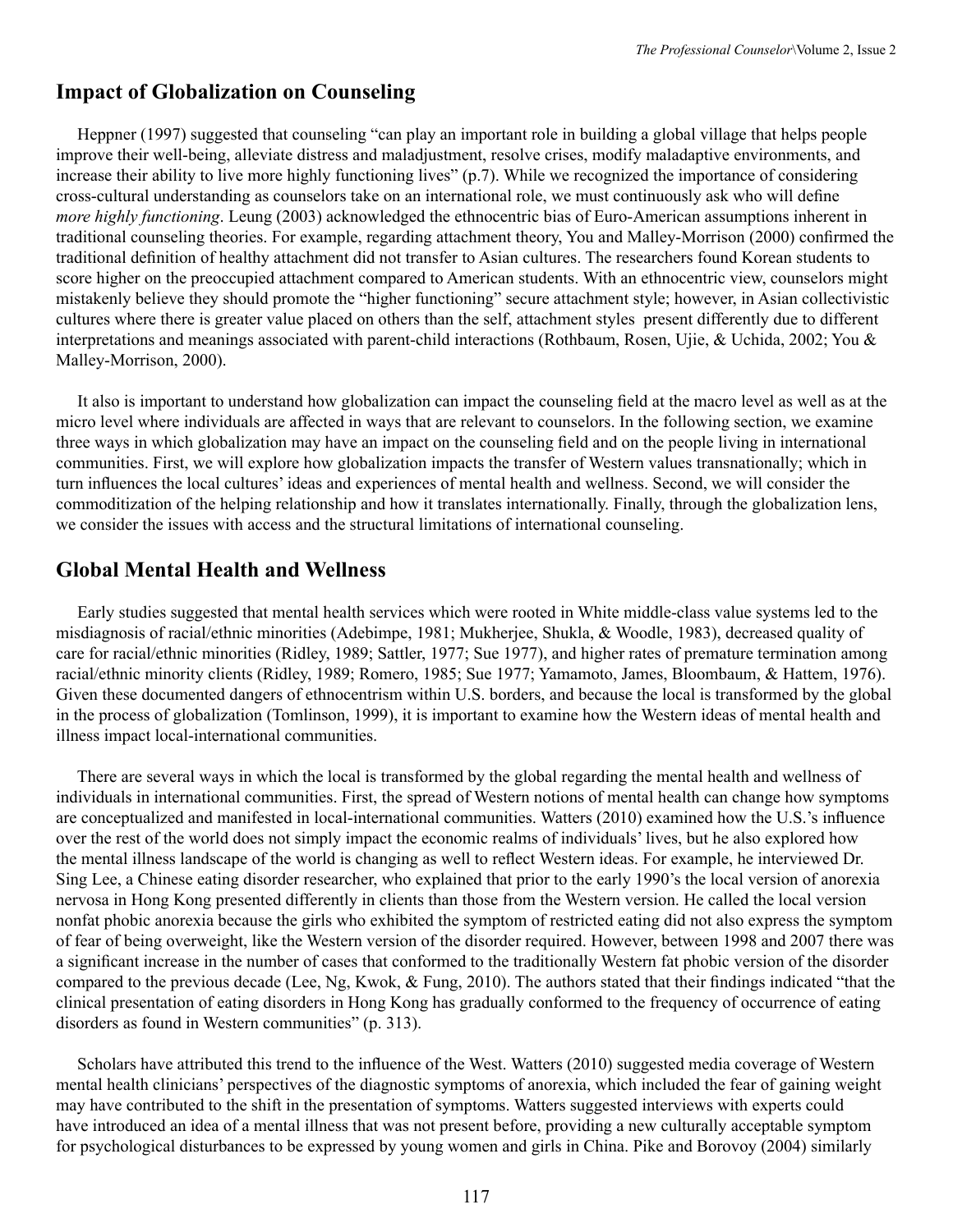noted the correlation between the rise in eating disorders in Japan with the growing social changes brought on by industrialization in post-World War II times. While the authors questioned the impact of the Western ideals of beauty on women in Japan, they also considered the explanation to be more complex than Japanese women wholly internalizing Western ideals. The authors assumed Japanese women have their own internal conflicts and tensions, which are only complicated by the West's influence.

 Laungani (2004) noted that through globalization, the West's value systems spread to diverse cultures, creating a more homogenized world. Not only do these Western ideas of diagnosis have the potential to create altered expression of symptoms in a local community, the very presence of the Western values in the economic and social spheres can create new tensions for individuals to resolve. For example, several scholars have noted how the value of individualism has been introduced into some aspects of the Japanese and Chinese, creating dual roles of individuality and community for people in those cultures and internal conflict in how to resolve the dual roles (Duan & Wang, 2000; Iwasaki, 2005). Iwasaki stated: "Today's Japanese mental health problems reflect the confusion among Japanese individuals who live in an unstable period between enduring interdependent cultural values and emerging Western values of independence" (p. 129). Chen (2009) developed a counseling theory to address these interpersonal and psychological disturbances that occur in individuals in Taiwan. As individuals struggle to resolve the traditional versus the modern, Chen suggested that counselors could help clients to adjust how they resolve the conflict based on the type of situation they are in at the moment. He also suggested that incorporating the culture's value on family can be helpful to resolve marital conflict by asking the most authoritative member in the family to serve the role of mediator to resolve the discord.

 Finally, there are certain aspects involved in the globalization process itself, such as increased mobility, which also can affect the types of problems individuals in the local community may present in counseling. As economic forces shift the demand of labor to different global environments, the rate of adult migration continues to grow in countries with limited local employment options (Pottinger, Stair, & Brown, 2008). This migration of one or both parents can affect both those members who migrate and those family members who are left behind, creating special needs. Pottinger et al. (2008) noted that this migratory separation is common in the Caribbean, and children often need attention from counselors to help adjust to the loss of their parents. They also recommended counselors take a psycho-educational role when helping Caribbean families affected by this situation.

 The global transmission of Western ideas of mental health can change the way international communities conceptualize and experience their own mental health, and the transmission of Western values into a culture can create internal psychological conflict. The economic forces of globalization can require families to be separated across continents, creating shifts in roles and adjustment issues for children. Understanding how the specific ways in which globalization impacts mental health conceptualizations and those individuals and families receiving these services is vitally important in order to better create international models of mental health counseling services.

#### **Commoditization of a Relationship**

 The value of individualism is not the only Western concept spreading throughout the globe that will have an impact on the counseling field. Capitalism also is the driving economic force of globalization, which creates an inherent dichotomy of public and private spheres (Acker, 2004). Feminist scholars have criticized how the global economy devalues this private and informal sector and overvalues production and profit (Acker, 2004; Mies, 1994). It is important to consider how this factor influences the counseling field and individuals receiving counseling internationally.

 Counseling at its very nature is an intimate exchange—sharing "secrets" behind closed doors, helping with problems of life's most private topics of love, sex, loss and death. It is a core philosophical counseling value that the "relationship" is the vital aspect of the process. Through this relationship counselors hope to help clients grow, heal, fulfill potential, learn to cope or make other positive changes. For many cultures the idea of discussing these topics outside of the family is counterintuitive since these intimate exchanges are traditionally addressed in the relationships of the family and the private sphere of their lives. However, counselors do not only suggest people should bring these problems out of the bedroom and other private spaces, they also ask that clients pay to do so. In the U.S. this inherently private connection has been transformed into a public commodity. Sue and Sue (2003) noted that "mental health practice has been described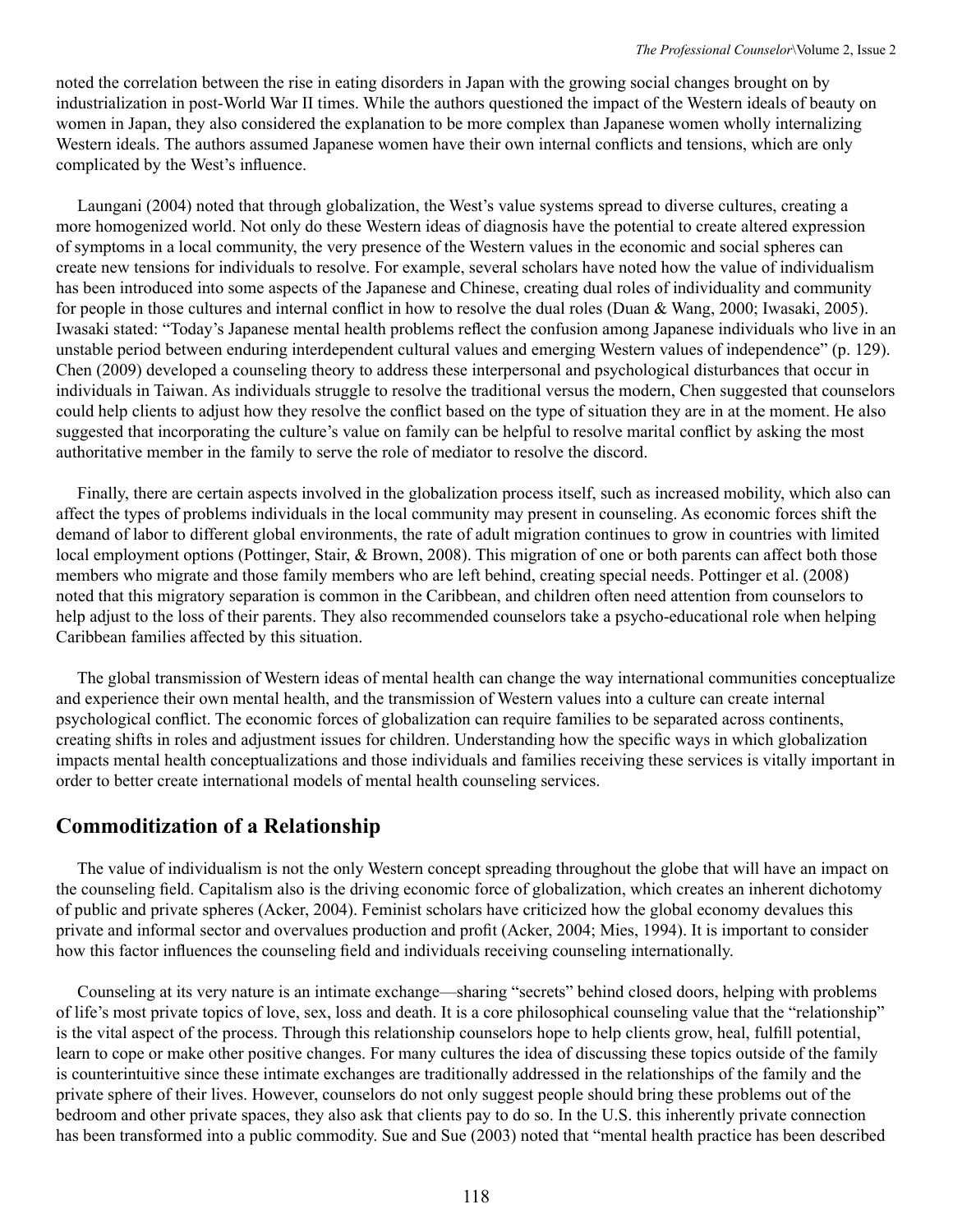as a White middle-class activity that often fails to recognize the economic implications in the delivery of mental health services" (p. 97).

 While the counseling relationship can be very powerful and a catalyst for change, the authors are aware of and respect the counterintuitive aspects of the commoditization of this relationship. In line with the Western capitalistic framework it makes sense to charge for the services and time provided, and seems natural to translate these intimate exchanges into intimate economies. However, as the authors re-examine this phenomenon under the lens of globalization, they believe counselors should be wary of this aspect as the counseling profession develops in communities where capitalism is not the dominant world view and where the private sector of the home and family are more valued. Not only could these economic exchanges affect how the counseling relationship is viewed and experienced, but also how counseling is accessed. In the following section we will further address the access and structural limitations of counseling.

#### **Access and Structural Limitations**

Scholars have reported the fact that individuals from culturally diverse backgrounds are not as likely to seek counseling and that when counseling is used, these clients tend to terminate more rapidly (Atkinson, 2004; Sue & Sue, 2003). Atkinson outlined many reasons for the under-utilization of services and discussed cultural mistrust, social stigma associated with mental illness or counseling seeking behavior, the counseling process all together, and limited access (Atkinson, 2004). Counselors are increasingly aware of how inequity, discrimination and oppression adversely affect the lives of clients, and how these injustices can be systemically perpetuated by well-meaning individuals in privileged groups (Arredondo & Perez, 2003; Crethar, Torres-Rivera, & Nash, 2008). Many social justice and advocacy efforts continue to fight on the local, state, and federal level for services to be more accessible for all. Atkinson (2004) reported that many low-income ethnic minorities must rely on public and nonprofit mental health services since they often do not have insurance that covers these types of services.

 Structural barriers such as transportation, hours of operation, and child care, as well as emotional barriers such as fears about being judged, also can create limitations for people with fewer resources to access counseling (Anderson et al., 2006). Toporek (2009) noted that there is a history of inadequate service for marginalized populations and "oppression, discrimination, inequitable policies, and lack of access and resources create environmental barriers that permeate mental health and well-being" (p.12). By ignoring these structural barriers and avoiding advocating for change in these greater systemic arenas, counselors end up colluding with the oppressive system (Toporek).

 Given that these limitations are present in the U.S., the concepts of access and affordability are extremely important when discussing counseling in international spaces as well. We caution that services offered without issues of access taken into account may leave those people with the greatest need without services. If counseling is structurally established internationally with a similar economic model, and if there is limited structural support for public sponsored programs, then we risk providing services only to those with the most means. As advocacy efforts are attended to in the U.S., counselors will need to attend to similar systemic barriers internationally as well, by addressing social and socio-economic factors that may create limitations.

 While considering these structural limitations for clients, it also will be important to consider how counselors are paid for their services if counseling is to grow as a profession in international communities. While the U.S. relies on private pay, insurance, governmental and private nonprofit agencies, and sliding scales, for countries that do not have a managed care system, counselors may need to advocate for their role to be added as an official job position in their vocational system.

#### **Implications for the Counseling Field**

 Given the potential impact globalization can have on the counseling field and the international communities counselors will serve, an expansion of the multicultural competencies that include an international or more global perspective of counseling is needed (Chung, 2005). Sue and Sue (2003) encouraged counselors to broaden their understanding of multicultural counseling methods of treatment to include informal or natural systems of support, alternative healing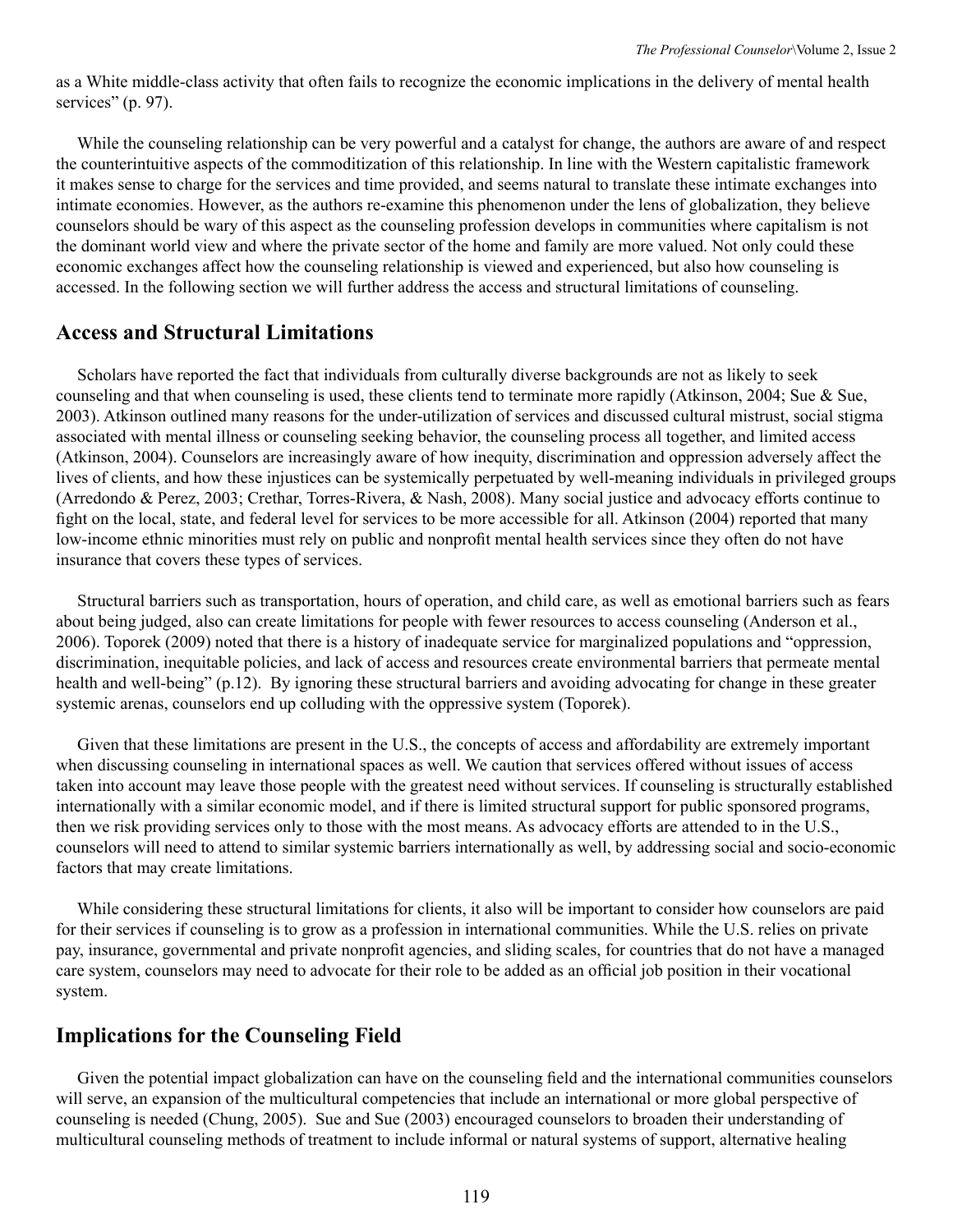methods, and culturally specific systems of helping. Sue and Sue suggested "we should actively try to find out why they may work better than Western forms of counseling and psychotherapy" (p. 44). In order for counselors to understand natural forms of helping in countries where formal "counseling" may not be available, speaking to and gathering information from individuals from other countries is imperative.

 Chung (2005) addressed a more global perspective of counseling and stated that being multiculturally competent is an essential starting point for being an effective counselor on a global or international scale. Chung (2005) discussed that counselors need to keep current of cultural issues that are not Western-based and acknowledged that counselors need to be more aware of the impacts of globalization.

#### **Training Counselors**

 Paredes et al. (2008) suggested that counselor education programs admit more international students in order to train them as counselors who will in turn take their information back to their countries of origin and provide services to individuals, start programs and service initiatives and educate others. However, the way in which we train counselors, whether international or not, should include global perspectives and the ways in which globalization impacts individuals and communities. Courses that examine the role of privilege and oppression should not only examine how these issues impact people within U.S. borders, but the interconnection of global systems as well. The social justice lens should be widened to include perspectives on global advocacy, including awareness of how choices people make in the U.S. impacts other individuals across the world.

 International counselor education programs also need to be addressed. The need for adequate graduate training programs in counseling is great. The number of schools around the world that formally teach counseling is quickly growing (Low, 2009). One potential way to meet the need for trained service providers would be to create a tiered system of training. Hinkle and Henderson (2007) have developed a curriculum through NBCC-I for a Mental Health Facilitator program that sends trainers to international communities where there are little to no mental health services to train local people on the basic helping skills and how to recognize mental health issues (McGrath, 2009; NBCC, n.d.).

 For formal counseling programs throughout the world, regulation is important to implement to ensure adequate training. Stair (2010), who presented at the American Counselor Association's (ACA) national conference on the topic of counseling in Jamaica, discussed how there were no regulations or accreditation requirements for counselor training programs in her home country. She outlined that this void of a regulating body left clients unprotected from pseudoprofessionals claiming to be counselors without holding credentials. The leaders of the Jamaica Association for Guidance Counsellors and Education (JAGCE) asked NBCC-I to partner with the counseling organization in order to work toward developing such credentials and ethical standards (W. Schweiger, personal communication, May 4, 2012). Their collaboration is especially geared toward the school counselors in Jamaica. Stair indicated that as counselor education programs develop internationally, it is vital to meet the mental health needs of a more globally connected population while considering the culture and space in which they will be educating and serving. For example, she specifically addressed how the issue of boundaries and dual relationships should be considered differently in Jamaica considering the collectivistic culture and the small spaces of the country. Schweiger stated that in order to be sensitive to cultural differences, U.S. counselors who collaborate with JAGCE leaders should ask questions about what they need so that decisions can be made as to what the standards will be specifically for Jamaica, rather than Western counselors telling Jamaica what they should be.

#### **Future Research Directions**

 A meta-analysis of a top counseling journal revealed a dearth of article submissions on international or global topics (Crockett, Byrd, Erford, & Hays, 2010). Given how the process of globalization can impact the incorporation of counseling into a new cultural community, the need to add international voices in the field is clear. Paredes et al. (2008) suggested that international students may be a valuable resource to gain these perspectives for counselor education programs. Research is needed that assesses current helping methods of the country and structural barriers, as well as specific models or theories that may be best adapted to the values of the culture. International perspectives also could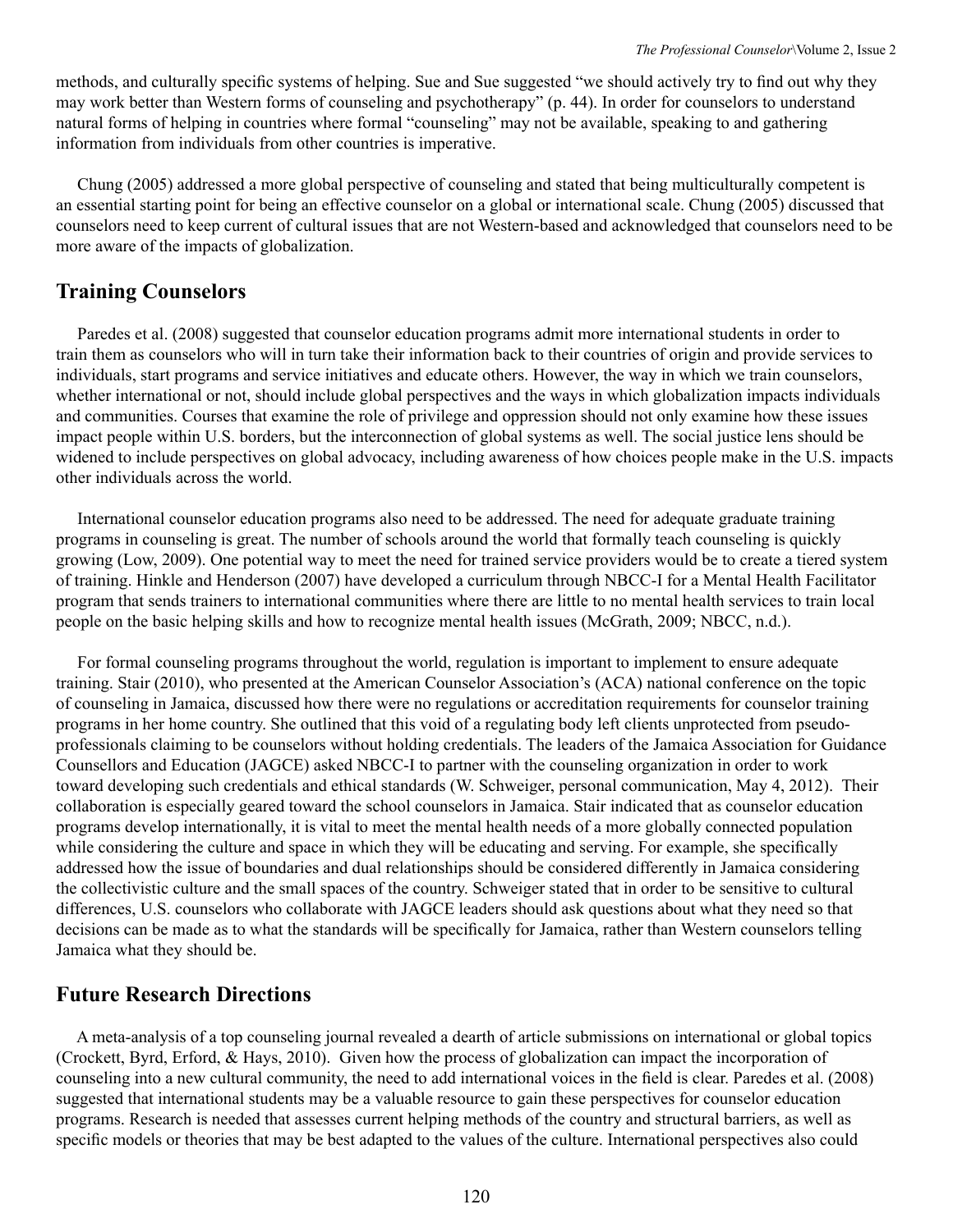reveal potential stigmas, misunderstandings, or reservations that individuals in any culture may have about counseling. It would be important to highlight any discrepancies between the counseling philosophy and the culture that may prevent individuals from utilizing the services.

#### **Conclusion**

 As the process of globalization has impacted the world economically, politically, culturally, and socially, it is important to maintain the global perspective when examining the counseling field as well. Ng and Noonan (2012) suggested several areas to which counselors should attend when considering the internationalization of counseling. They noted that international collaborations across fields, agencies, and countries regarding training and services should be equal partnerships. Given this guideline, when countries seek consultation from outside counselors, these foreign counselors should learn what systems are currently in place in that country as far as national counseling organizations or other non-governmental organizations (NGOs) that are currently providing services for the country's citizens. These organizations can provide insight into the mental health issues of most concern in their country as well as be potential places for counseling service delivery. Another example of this type of collaboration would be international internships or training opportunities. As a specific example, one of the authors participated in an institute for which 12 counselors were invited to Bhutan through NBCC-I in order to collaborate with schools, a psychiatric hospital, a women's center, university counseling centers, and substance abuse service providers. During this collaboration, the U.S. counselors shared information on mental health issues such as substance abuse and domestic violence, counseling skills, and counseling programs, yet the decisions on how specifically to implement programs in their culture remains in the hands of the Bhutanese counseling leaders. The counselors also spent time learning the government's mental health provider system and other NGO's that were interested in collaborating on how to provide counseling services. Starting Fall 2012, counselors from the U.S. will return for a semester at a time to continue this partnership.

 Ng and Noonan (2012) also recommended the theoretical foundation of counseling should have a global framework that accounts for culture and is broadened to avoid implementing "culture-specific mental health intervention models" (p. 11). As scholars have become more mindful of our Western-based practices and how they have a potential global impact, the authors believe counselors have the responsibility to not only be flexible enough to challenge personal assumptions, but maintain a willingness to learn and adapt from their international neighbors. As counselors also become more aware of the structural impact of marginalized populations and call out for a social justice and advocacy perspective, they have the obligation to widen their lens to include not only the systems of our community, but the connected world as a whole.

#### **References**

- Adebimpe, V. R. (1981). Overview: White norms and psychiatric diagnosis of Black patients. *American Journal of Psychiatry, 138,* 279–285.
- Acker, J. (2004). Gender, capitalism, and globalization. *Critical Sociology*, *30*, 17–42.
- Anderson, C. M., Robins, C. S., Greeno, C. G., Cahalane, H., Copeland, V. C., & Andrews, R. M. (2006). Why lower income mothers do not engage with the formal mental health care system: Perceived barriers to care. *Qualitative Health Research, 16*, 926–943. doi: 10.1177/1049732306289224
- Arredondo, P., & Perez, P. (2003). Expanding multicultural competence through social justice leadership. *The Counseling Psychologist, 31,* 282–289. doi:10.1177/0011000003031003003
- Atkinson, D. R. (2004). *Counseling American minorities* (6th ed.). New York, NY: McGraw-Hill.
- Ayyash-Abdo, H., Alamuddin, R., & Mukallid, S. (2010). School counseling in Lebanon: Past, present, and future. *Journal of Counseling & Development, 88*, 13–17.
- Chen, P. (2009). A counseling model for self-relation coordination for Chinese clients with interpersonal conflicts. *Counseling Psychologist, 37*, 987–1009.
- Chung, R. C. (2005). Women, human rights, and counseling: Crossing international boundaries. *Journal of Counseling & Development, 83*, 262–268.
- Clawson, T. W. (2011). *Welcome to NBCC International*. Retrieved from http://www.nbccinternational.org/home/welcome
- Crethar, H. C., Torres-Rivera, E., & Nash, S. (2008). In search of common threads: Linking multicultural, feminist, and social justice counseling programs. *Journal of Counseling & Development, 86,* 269–278.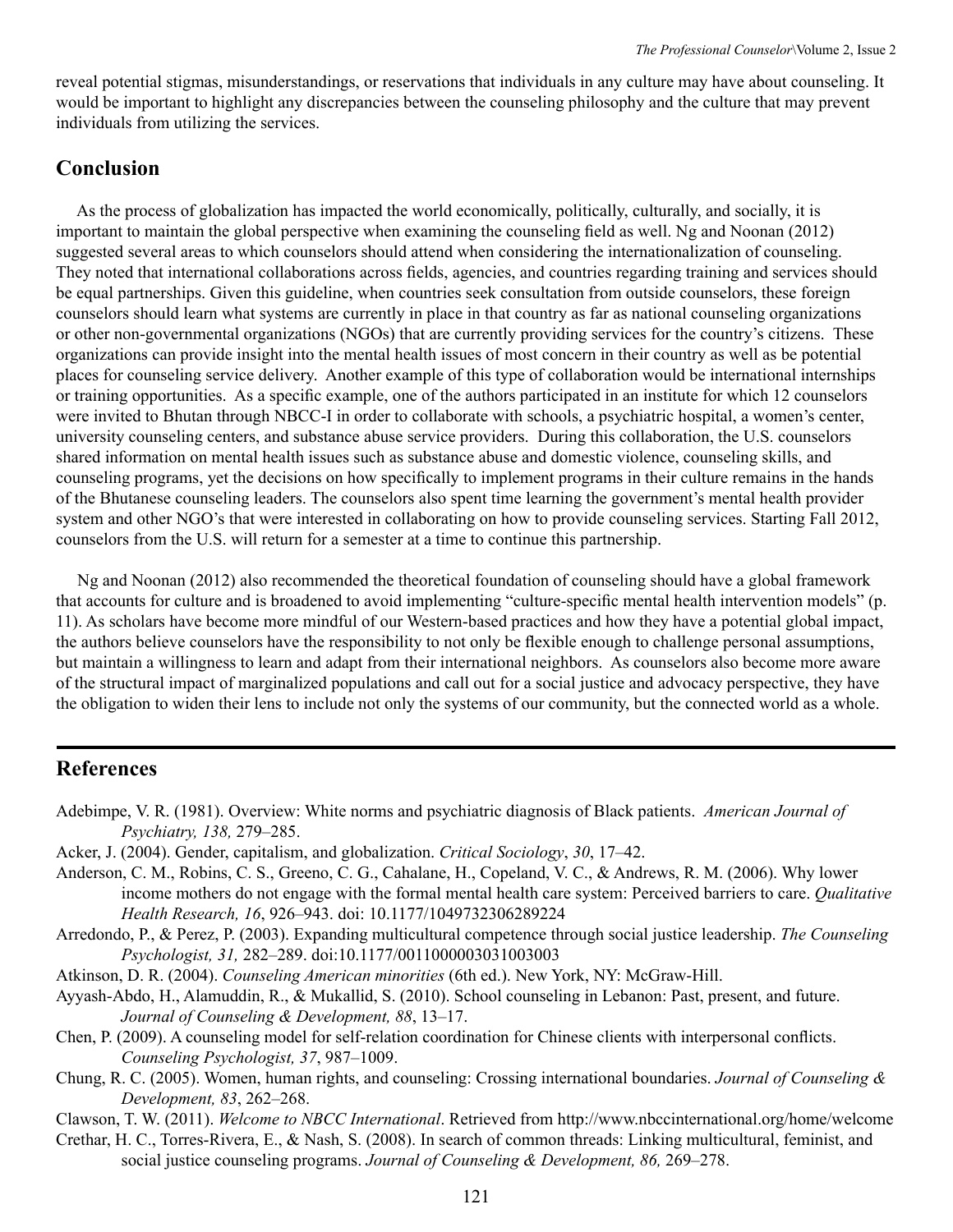- Crockett, S. A., Byrd, R., Erford, B. T., & Hays, D. G. (2010). Golden anniversary publication pattern review: Author and article characteristics from 1985-2009. *Counselor Education & Supervision, 50*, 5–20.
- Duan, C., & Wang, L. (2000). Counseling in the Chinese cultural context: Accommodating both individualistic and collectivistic values. *Asian Journal of Counseling, 7*, 1–21.
- Featherstone, M. (1996). *Localism, globalism, and cultural identity.* Durham, NC: Duke University Press.
- Heppner, P. P. (1997). Building on strengths as we move into the next millennium. *The Counseling Psychologist*, *25*, 5–14.
- Hinkle, J. S., & Henderson, D. (2007). *Mental health facilitator*. National Board for Certified Counselors International. Greensboro, NC.
- Hohenshil, T. H. (2010). International counseling: Introduction. *Journal of Counseling & Development, 88*, 3.
- Iwasaki, M. (2005). Mental health and counseling in Japan: A path toward societal transformation. *Journal of Mental Health Counseling, 27*, 129–141.
- Kim, B. S. K., & Abreu, J. M. (2001) Acculturation measurement: Theory, current instruments, and future directions. In J. G. Ponterotta, J. M. Casas, L. A. Suzuki, & C. M. Alexander (Eds.), *Handbook of multicultural counseling* (2nd ed., pp.394–424). Thousand Oaks, CA: Sage.
- Laungani, P. (2004). Counselling and therapy in a multi-cultural setting. *Counselling Psychology Quarterly, 17,* 195–207.
- Lee S., Ng, K. L., Kwok, K., & Fung C. (2010). The changing profile of eating disorders at a tertiary psychiatric clinic in Hong Kong (1987–2007). *International Journal of Eating Disorders, 43, 307*–14.
- Leung, S. A. (2003). A journal worth traveling: Globalization of counseling psychology. *The Counseling Psychologist, 31,*  412–419.
- Low, P. K. (2009). Considering the challenges of counselling practice in schools. *International Journal for the Advancement of Counselling, 31*, 71–79.
- McGrath, K. (2009). Addressing mental-health issues around the world. Retrieved from http://www.wfu.edu/ wowf/2009/20091130.henderson.php
- Mies, M. (1994) '"Gender" and global capitalism' in L. Sklair (Ed.) *Capitalism and development (pp. 107–122).* London, England: Routledge.
- Mukherjee, S., Shukla, S., & Woodle, J. (1983). Misdiagnosis of schizophrenia in bipolar patients: A multiethnic comparison. *American Journal of Psychiatry, 140,* 1571–1574.
- NBCC (n.d.). *Mental health facilitator*. Retrieved from http://www.nbccinternational.org/mhf
- Ng, K. & Noonan, B. M. (2012). Internationalization of the counseling profession: Meaning, scope and concerns. *International Journal for the Advancement of Counselling, 34,* 5–18. doi: 10.1007/s10447-011-9144-2
- Paredes, D. M., Choi, K. M., Dipal, M., Edwards-Joseph, A. R. A. C., Ermakov, N., & Gouveia, A. T. (2008). Globalization: A brief primer for counselors. *International Journal for the Advancement of Counselling, 30*, 155–166.
- Pedersen, P. B. (1991). Introduction to the special issue on multiculturalism as a fourth force in counseling. *Journal of Counseling and Development, 70,* 4.
- Pike, K. M., & Borovoy, A. (2004). The rise of eating disorders in Japan: Issues of culture and limitations of the model of "westernization." *Culture, Medicine & Psychiatry, 28*, 493–531.
- Pottinger, A. M., Stair, A. G., & Brown, S. W. (2008). A counselling framework for Caribbean children and families who have experienced migratory separation and reunion*. International Journal for the Advancement of Counselling, 30*, 15–24.
- Remley, T. P., Bacchini, E., & Krieg, P. (2010). Counseling in Italy. *Journal of Counseling & Development, 88,* 28–32.
- Ridley, C.R., (1989). Racism in counseling as an aversive behavioral process. In P. B. Pedersen, J. G. Draguns, W. J. Lonner, & J. E. Trimble (Eds.), *Counseling across cultures* (3rd ed., pp. 55–77). Honolulu, HI: University of Hawaii Press.
- Romero, D. (1985). Cross-cultural counseling: Brief reactions for the practitioner. *The Counseling Psychologist, 13,* 665– 671. doi:10.1177/0011000085134010
- Rothbaum, F., Rosen, K., Ujie, T., & Uchida, N. (2002). Family systems theory, attachment theory, and culture*. Family Process, 41*, 328–350.
- Rothenberg, L. E. (2003). Globalization 101: The three tensions of globalization. Retrieved from http://www.globaled.org/ issues/176.pdf
- Sattler, J. M. (1977). The effects of therapist-client racial similarity. In A. S. Gurman & A. M. Razin (Eds.). *Effective psychotherapy: A handbook of research* (pp. 252–290). New York, NY: Pergamon.